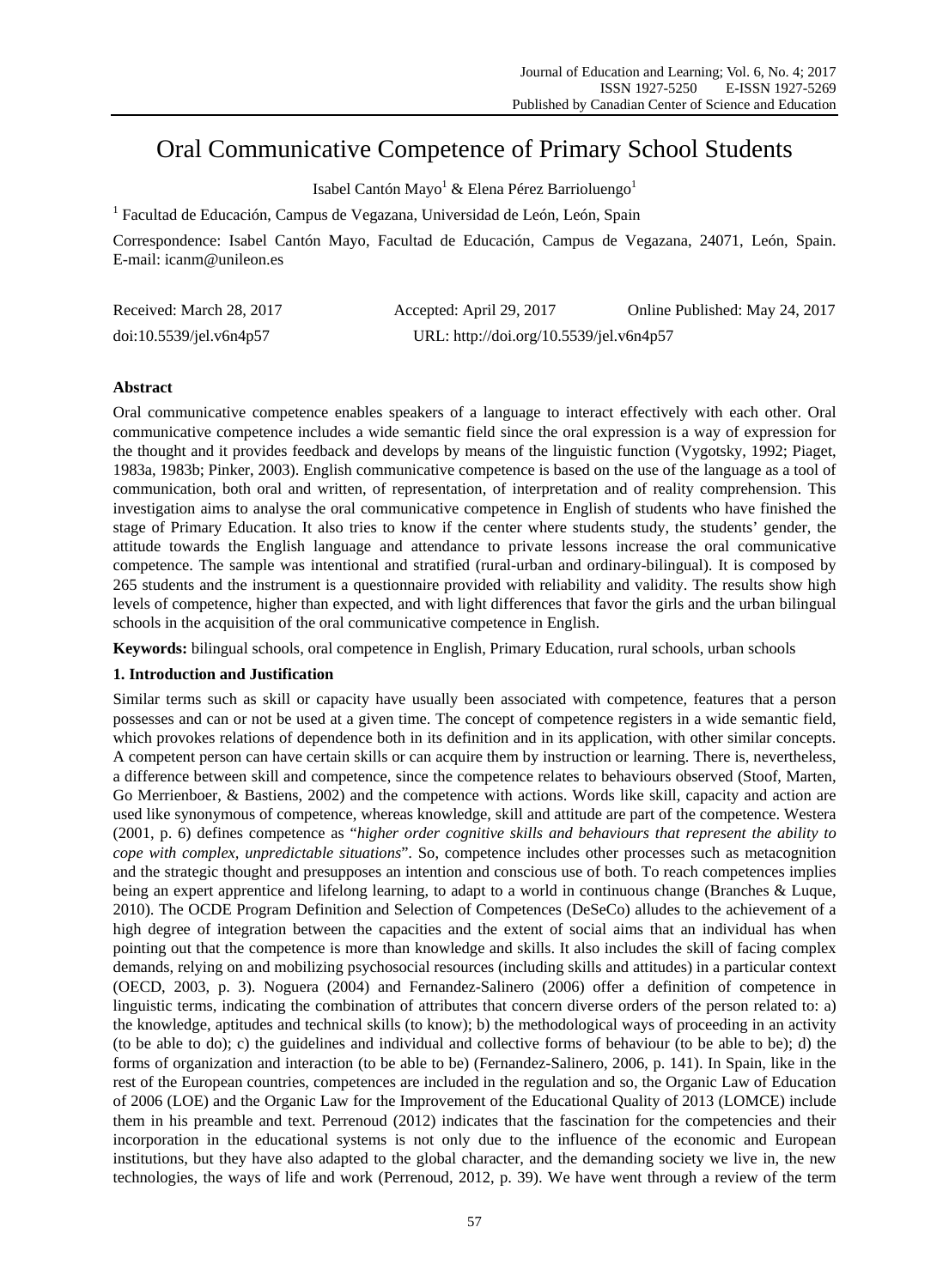competence to extract, based on Corominas (2006), some common characteristics of the concept competence: it is related to the action; it develops and gets up-to-date in the action; it is linked to a context, to an established situation; it integrates different elements, such as knowledge, procedures and attitudes; it facilitates the effective resolution of different situations and it is teachable. In this article, the competence is understood as conscious and reflexive use of knowledge, skills and attitudes for the resolution of a certain problem with capacity of adjustment to the different conditions and capable of being used in different areas or situations.

## **2. Linguistic Communicative Competence**

The term competence is one of the most questionable terms in the field of general and applied linguistics. Its introduction to linguistic discourse has been generally associated with Chomsky who defines the language as a set of phrases, each of them with a finite duration and constructed from a finite number of elements (Chomsky, 1957). The oral expression turns into a way of expression for the thought and at the same time, it feeds back and develops by means of the linguistic function (Vygotsky, 1992; Piaget, 1983a, 1983b; Pinker, 2003). "Speaking is having something to say and to be able to say it; to find the words, to construct the phrases well, to give them their own expression. Then, it is when the communication is easy, always considering as everything what is said, how it is said and to whom it is said" (Aymerich, 1971, p. 61). For Sapir, the language is purely human and it is a not instinctive method of communication of ideas, emotions and desires, by means of symbols produced voluntarily (Sapir, 1921). Nowadays, the language is considered to be a way of communication in which two or more participants interact. The linguistic communicative competence refers to the use of language as an oral and written instrument of communication, of representation, interpretation and comprehension of the reality, of construction and communication of the knowledge and of organization and auto regulation of the thought, the emotions and the behaviour. We emphasize that the orality and its education have strong resistances on students. Zuccherini (1992) indicates some of the reasons from the school resistance to the spoken language as the difficulties of permanency, of reflection, of uniformity, that produce major weariness and distraction. Other authors (Díaz, 2006, p. 23) indicate problems in the acquisition of the oral competence because of the evolutionary dimension of the language and of the competence's generality.

At educational level, to be able to acquire the oral competence would be necessary a continued practice of the oral expression, from the infancy up to the conclusion of the studies, adapted to the age of the pupils (Canes, 2000; Lopez Valero & Encabo, 2001; Palou & Bosch, 2005; Quiles, 2006). The school must develop in the pupil this capacity and evaluate it (Murillo, Martínez, & Nobleman, 2014), since the current society demands interactions that need the oral expression in public.

Although there has been more effort to develop the written competence at education, nowadays the communicative approach and the orality has been more considered (Quiles, 2006). Though, as Monfort (1995) indicates, "it is not very sure nevertheless that this change has overcome the simple abstract level of the definition of aims and of the good desires to reach the level of real changes in the practices in each of the educational levels". Some authors like Canale and Swain (1980) specify that the communicative competence is integrated by four competencies: linguistics, sociolinguistics, strategic and discursive. In our case we focus on the oral part that includes, mainly the four mentioned competencies.

To sum up, the basic competence in linguistic communication involves a set of knowledge, skills and attitudes that are interrelated and rely on the communicative act. The knowledge is absolutely necessary for the reflection on the functioning of the language and its procedure of use. The knowledge is classified on linguistic, sociolinguistic and pragmatic knowledge of the language. The skills are the necessary abilities to listen to and to understand the different speeches, as well as to formulate the ideas across the oral language. They are included inside the skills, the necessary strategies to regulate the communicative exchange, the skills to read and to understand texts, as well as to write diverse types of texts with varied intentions. The attitudes favor the listening, the contrast of different opinions and the respect towards the opinions of others. They also favor the interest for the intercultural communication (Documento Currículo y Competencias Básicas, Ministerio de Educación, 2006).

## **3. Oral Communication in a Foreign Language**

The linguistic communicative competence in English has also been the object of a theoretical review that we synthesize in the following lines based on Nikeva and Curtain Perez's works (2014). The linguistic communicative competence in English relies on the use of the language as a tool of communication, both oral and written, of representation, of interpretation and of comprehension of the reality. Also it can be understood as an element of construction and communication of the knowledge or as an instrument of organization and autoregulation of the thought, the emotions and the behaviour. According to Perez Esteve (2008, p. 43) "*to be*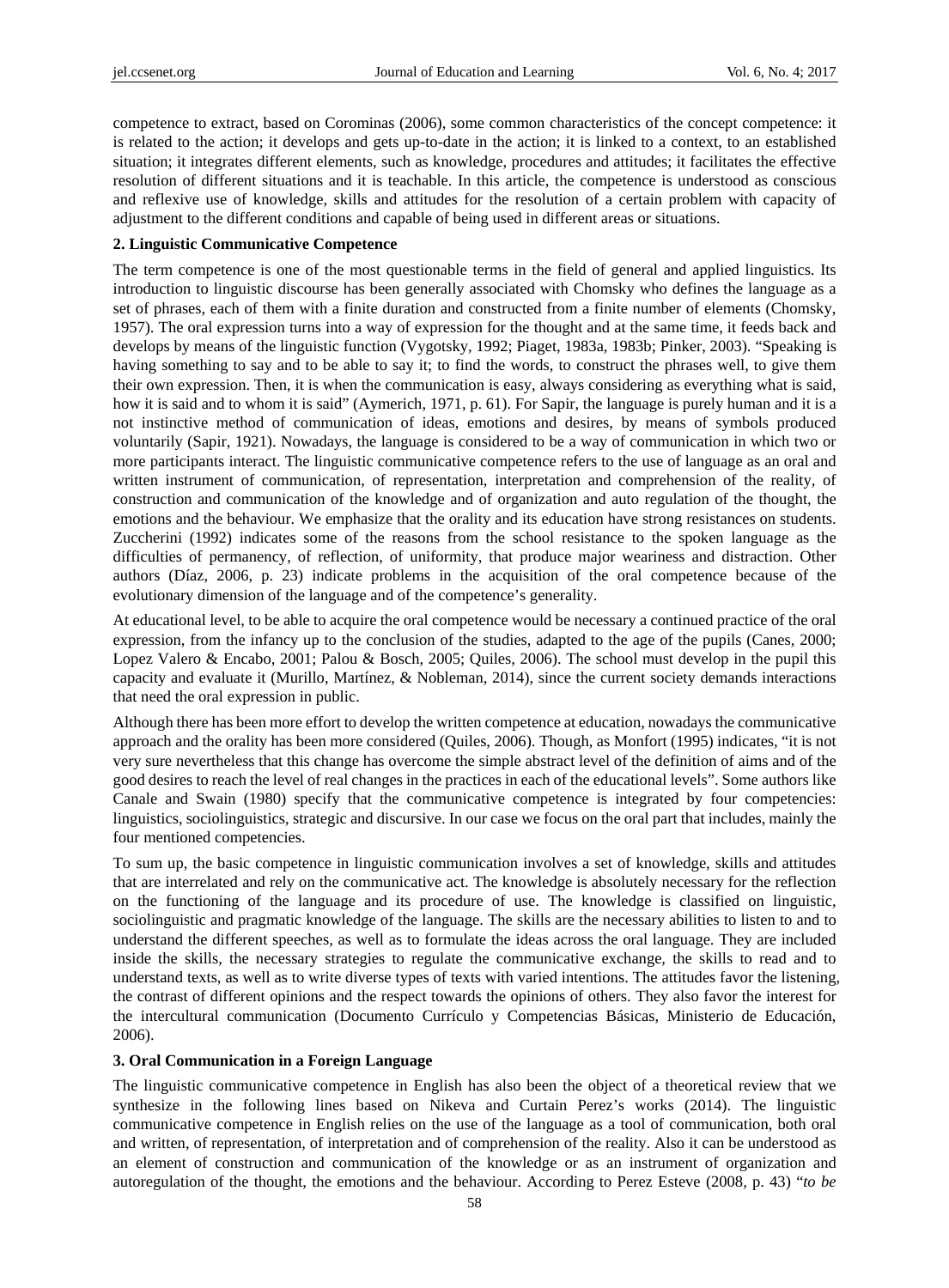*competent in linguistic communication means to possess the necessary resources to take part*, *by means of the language*, *in the different spheres of the social life*". Two outstanding authors in the teaching of English were Chomsky (1965) and Hymes (1971), the first one as a reference in linguistic competence and the second one based on the communicative competence.

The Council of Europe with the creation of the Common European Framework of Reference for Languages: learning, teaching and assessment (2002) for the unification of directives in the learning and education of the languages, proposes orientations by means of linguistic guidelines to achieve the communication in the teaching-learning process of a language. The document specifies, in a general way, the principal capacities of the communication in the mother language. It is based on the skills to understand, to express and to interpret thoughts, feelings and facts of oral and written forms (listening, speaking, reading and writing) in a wide range of social contexts (personal and professional life, leisure and education), in agreement with the desires or needs of each person. It is an illustrative document and it has turned into an international reference for all the professionals related to the education of foreign languages providing "*a common basis for the elaboration of language syllabuses*, *curriculum guidelines*, *examinations and textbooks across Europe*" (Consejo de Europa, 2002, p. 1). It also refers to the learning and use of foreign languages as constructed on the general and communicative competences of the language of the individuals and that they facilitate them the development of multilingual and multicultural competencies (Comisión Europea, 2004). The document describes in an integrated form what the students of languages have to learn to do in order to use a language to communicate, as well as the knowledge and skills that they have to develop to be able to act in an effective way. The approach of the Common European Framework of Reference for Languages (Consejo de Europa, 2002, p. 9) is based on an "*action-oriented one in so far as it views users and learners of a language primarily as social agents*". In the Common European Framework of Reference for Languages the acquisition of a language is contextualised with specific aims of communication and with the pretension to give response to the needs that from an intercultural Europe, it is needed to learn in the classrooms beyond linguistic contents. It contains three levels: proficient user, independent user and basic user, depending on their communicative development, being the first one of total domain, the second one of a correct use and the third one of a beginning use.

The aim of the Spanish educational system referred to the learning of a foreign language in Primary Education is very practical, since it aims the student to be able to communicate in the above mentioned language. But the communication in a language carries different skills such as listening, reading, writing and speaking. These four linguistic skills are classified into receptive skills, listening and reading, and productive skills, speaking and writing.

This is well described as a principal of the Spanish educational system in the Organic Law of Education: "*the training for the communication in one or more foreign languages*" (LOE, cap. I, art. I) and in the current Organic Law for the Improvement of the Educational Quality: "*to achieve that the students unroll fluently at least in one foreign language*" (LOMCE, Preámbulo XII). It divides them into knowledge (discursive, oral, writings, uses), skills (expression, argumentation, adjustment, verbalization, conversation) and attitudes (listening, contrast, confidence, interpretation, comprehension and relation). *The framework is formed by one of the most important contributions for the Didactics of the Languages-Cultures*, *especially for the school contexts*, *where it cannot be considered to be a foreign element to the set of the components of the curriculum of languages* (García Doval et al., 2004, p. 78). Following these recommendations and components, a study of detection of the level of oral competence of the Spanish pupils when they finish the stage of Primary Education has been carried out.

## **4. Methodology**

This study of investigation is based on the non-experimental methodology (Latorre & Arnal, 2005) and to be more specific, it is an ex-post fact investigation (Bisquerra, 1989; Arnal, Del Rincón, & Latorre, 1992; Buendía, Colás, & Hernández, 1998; Latorre et al., 2005) prospective type (Colás, Buendía, & Pina, 2009) since the independent variables cannot be manipulated but analyzed to determine in what degree they influence the dependent variables. The methodology of our study is therefore descriptive and interpretive. Tejedor (1999) indicates that the most used methodology inside the investigation in education is of descriptive type. Whereas Creswell (2002) understands the descriptive studies of investigation as the ones in which the investigator applies a certain instrument to a representative sample of the population in order to study certain attitudes, behaviors or characteristics of it. This is the motive why we have selected this methodology.

The general aim of the study is to analyse the level of achievement in oral communicative competence in English acquired by the students at the end of the Primary Education of León's Province. The specific aims would be four: to establish the level of expression and oral interaction in English of the students of sixth course of Primary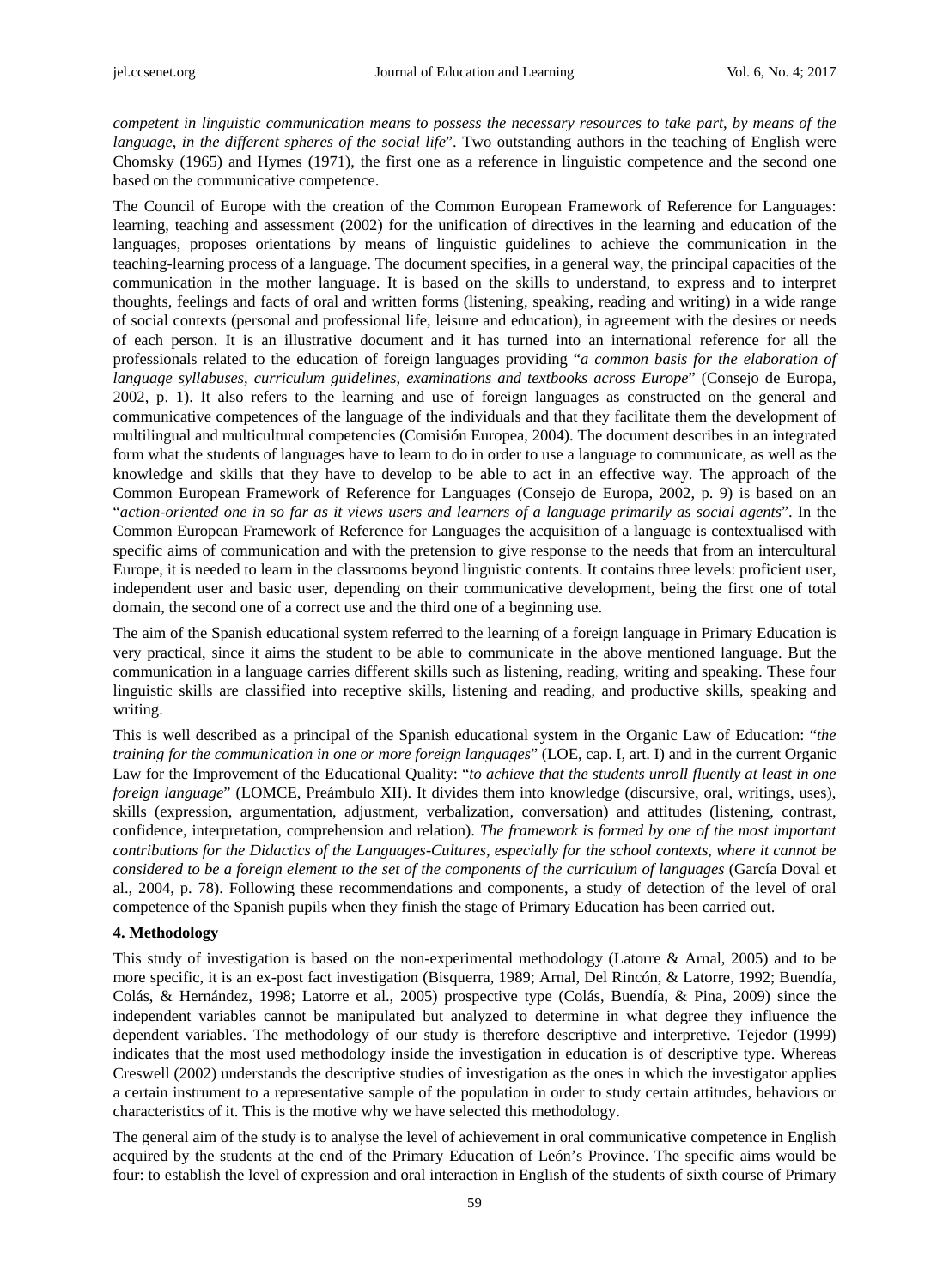Education in León's Province; to know if differences exist in the level acquired in linguistic communicative competence in English between ordinary and bilingual schools; to determine differences in the level of achievement of the linguistic communicative competence in English between male pupils and female pupils and to establish if the pupils who dedicate more time to the revision and study of the English language will obtain better results in the acquisition of the linguistic communicative competence.

In relation to the sample of this investigation, the population or universe are the pupils of sixth course of Primary Education of all the public centers (131 centers) of León's Province. Inside the dilemma between non-probability sample and intentional sample, it has been chosen the second one following a strategical criteria where the individuals are related to the characteristics of the investigation and provide very relevant information for the object of our study (Hernández Pina, Maquilón Sanchez, & Cuesta Sáez de Tejada, 2008). This way we manage to represent the different typology that we wanted to analyse (non probability-intentional sample) including the different zones that are part of León's province (representative geographical sample). We emphasize that in León's city there are 18 schools of which 12 have bilingual education, one has the linguistic section and only five are ordinary schools. The present study took into account the number of public schools object of analysis and this way, it was carried out in six schools of the capital of the province and one in Bembibre, as representative of the region called *El Bierzo*; two schools of the region called *Maragatería* and five of the area called *Ribera*. The zone of Riaño's mountains with 15,956 inhabitants is represented by three schools; Laciana's Valley and the south of the province by other two schools. Sahagún with 7,057 inhabitants, is represented by a public school. The region Esla-Campos, in the south-east of the province with 26,391 inhabitants, is represented by a public school too.

The withdrawal of information was personal, we talked to the heads of the schools and the English teachers of sixth course of Primary Education to ask for their collaboration in the study and to know their availability to form part of the investigation. The sample remained constituted as follows, public urban schools: two ordinary schools and five bilingual schools; public rural schools: eleven ordinary schools and 5 bilingual schools. There are 19 public bilingual schools and 18 ordinary teaching schools in the sample. With regard to the evaluated pupils, the sample remained composed by a total of 265 individuals with ages between 11 and 13 years old, being the average of these pupils 11.54 years and its mode 11 (128 students). According to gender, it is observed that there is an equitable distribution between male pupils and female pupils, though lightly superior for the female pupils. The 45.3% are boys (120 students) and the 54.7% are girls (145 students).

The instrument was a test of evaluation named COBAIO (Basic Competence in Oral English). It was used to analyse the linguistic communicative oral competence in English at the end of Primary Education. It consists of a questionnaire with some information about the students' context, in which descriptive information is gathered, fundamentally about their personal information, their family, their dedication to the study of the subject, and also concerning the attitude towards the subject and the teacher, and a test for the evaluation of the oral expression and interaction that adjusts to the contents gathered in the legal text. The educational legislation was checked and instruments already elaborated were analysed, such as the tests named *Cambridge English: Young Learners*, which are a series of English entertaining and motivating examinations designed for students of Primary Education. In order to evaluate the oral skills the tasks were *Personal questions* and *John's typical day* respectively, designed to evaluate the oral production in the last course of Primary Education. This test besides evaluating the skill of oral expression and oral interaction of the linguistic communicative competence in English, connects with the curriculum (Decree 40/2007) of Primary Education, concretely with the Block of content 1: listening, talking and conversing, of the area of Foreign Language. The task has been designed bearing in mind the interests of the pupils and the reality, that is to say, their environment, with the aim to activate the capacities and skills of the pupil and to value their degree of acquisition of the oral competence. Every test was realized individually and it consisted of two parts: phase of interaction, in which a dialogue took place about school between the examiner and the pupil; and phase of production, where the task *John's typical day* was applied to evaluate the oral production.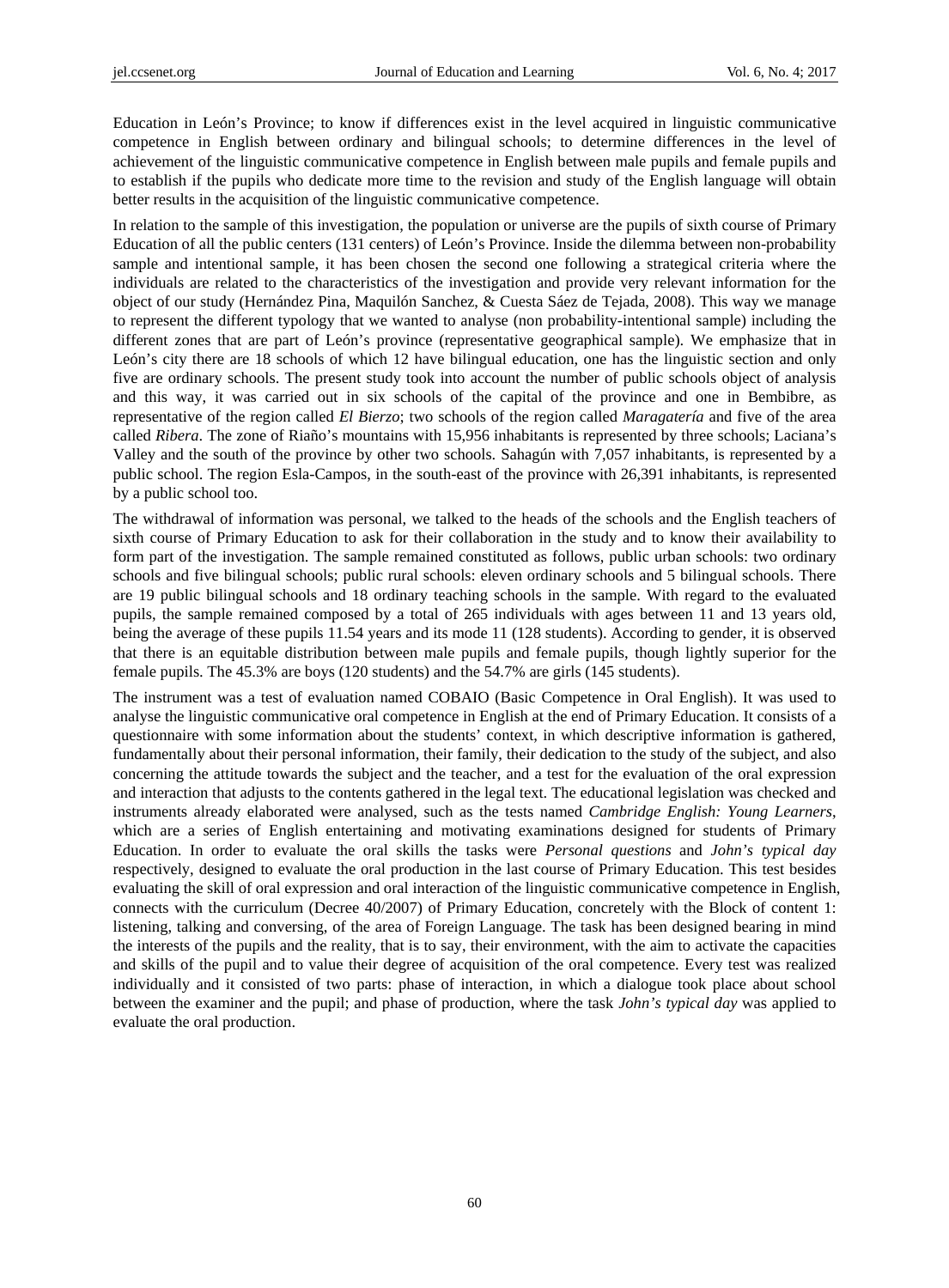| <b>Personal Questions</b>                       | Marks                 | <b>Indicators</b>                    | <b>Dimensions</b>    |  |
|-------------------------------------------------|-----------------------|--------------------------------------|----------------------|--|
| What time do you start school?                  | $0 - 4$               | Interaction                          | Communicative skills |  |
| How do you go to school?                        | $0 - 4$               | Organization and coherence           |                      |  |
| What's your favourite subject?                  | $0 - 4$               | Rhythm, entonation and pronunciation |                      |  |
| What sports do you play at school?              |                       |                                      |                      |  |
| Tell me about your best friend at school.       |                       | Verbal skills                        |                      |  |
| John's typical day.                             | $0 - 4$               | Fluency                              |                      |  |
| Continue the description of John's typical day. | $0 - 4$               | Grammar                              |                      |  |
|                                                 | $0 - 4$<br>Vocabulary |                                      | Use of language      |  |

#### Table 1. Expression and oral interaction: dimensions, indicators and marks

The validity of the instrument was done by the criteria of five experts according to three indicators: appropriateness, relevancy and uniqueness. The questionnaire went through three reviews before the definite version with the mentioned criteria. The reliability across Cronbach's alfa showed that with 49 elements was 0.735. The scale was administered by the investigators who gathered also aspects as the familiar environment, the dedication or the support to the study, the attitude towards the English subject and the results of the oral expression and oral interaction. Undoubtedly, the essence of the learning of any language is the aptitude to be able to communicate using it. In the latter part the capacity of the pupil to express correctly and with a minimal coherence in English is evaluated, as well as that of being able to maintain a short conversation on a familiar topic for the pupil, in this case, the school.

# **5. Results**

# *5.1 General Data of the Sample*

We analyse the sample taking into account the age, the gender, the geographical origin (rural or urban), and the previous programs in which students have studied (ordinary or bilingual schools). This way we have that the 41.4% of the total of the sample of 11 years are boys (53 students), whereas the other 58.6% are girls (75 students). The male pupils who compose the group of 12 years represent 47% (55 students) and the female pupils 53% (62 students). The group of 13 years is composed by 53% of boys (10 students) and 47% of girls (9 students). If we take into account the type of school, rural or urban, we have a very equitable distribution because 55.5% comes from public urban centers (147 students) and 44.5% belongs to public rural schools (118 students). Likewise, the study has been carried out in public schools of ordinary and bilingual education. The sample of our study is divided, consequently, in four strata: public urban ordinary schools (12%), public urban bilingual schools (43%), rural ordinary schools (31%) and rural bilingual schools (14%). *Science* and *Arts* are the subjects studied in English in all bilingual centers (150 pupils) that are part of the study.

### *5.2 Global Results of the Oral Expression and Oral Interaction*

An increasing scale of values has been designed from 0 to 5 to evaluate the level of achievement in oral expression and oral interaction and to classify the different levels of achievement reached by the students of sixth grade of Primary Education under oral expression and oral interaction in English.

| Level of achievement | Marks     | Code |
|----------------------|-----------|------|
| Non-significant      | $\Omega$  | 0    |
| Very deficient       | $1 - 4$   | 1    |
| Deficient            | $5-9$     | 2    |
| Intermediate         | $10-14$   | 3    |
| Good                 | $15-19$   | 4    |
| Excellent            | $20 - 24$ | 5    |
|                      |           |      |

Table 2. Oral expression and oral interaction: level of achievement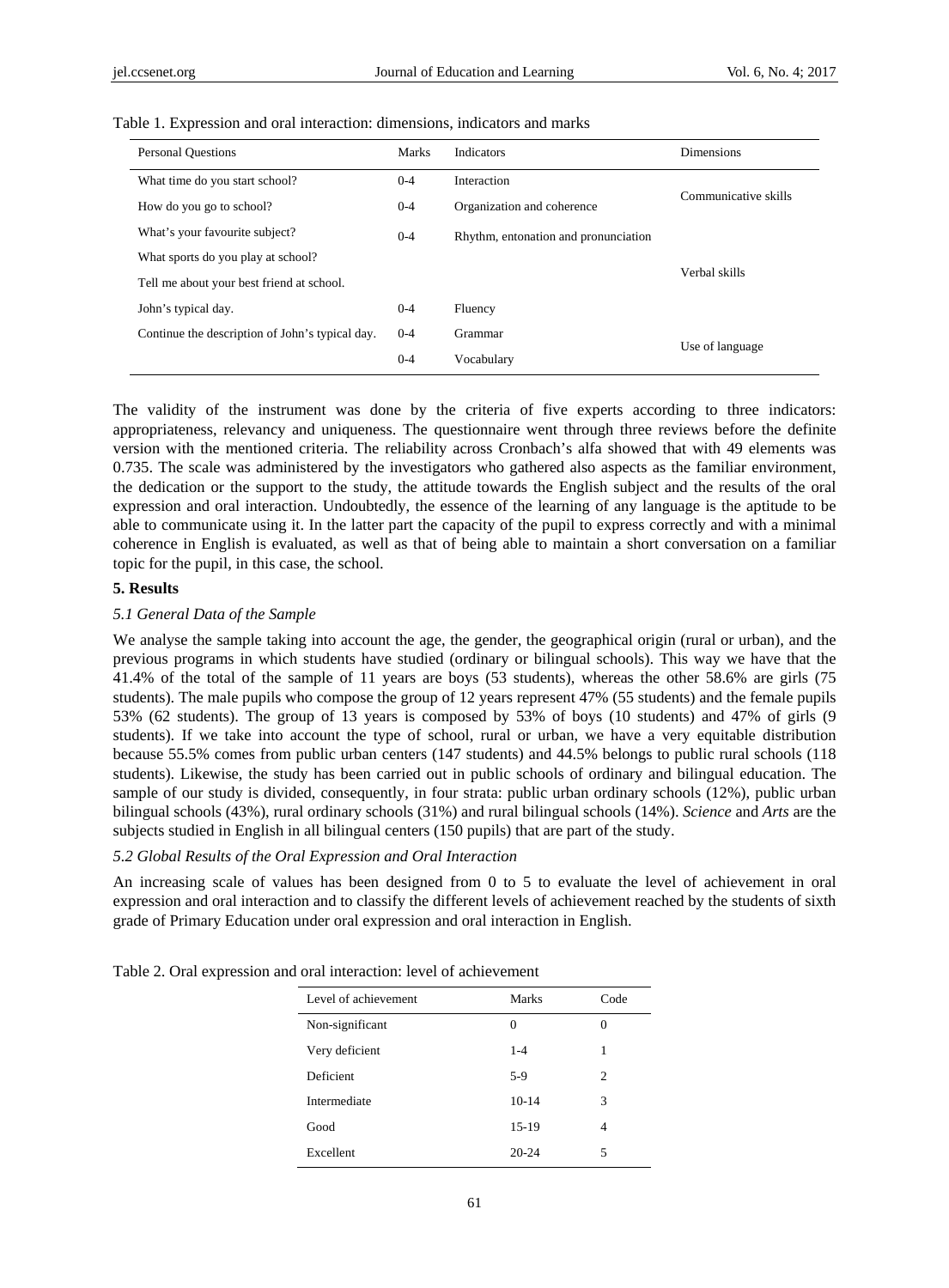The results register that students show a very positive level of oral expression and oral interaction. Almost the totality of the sample got positive results (43 students; 93%). Only 7% got low levels (3 students), being non-existent the values in the levels *very deficient* or *non-significant*. According to gender, the number of female pupils is higher than the number of male pupils, this way in the *excellent* level the female pupils register 30.4% (14 students) and the male pupils 21.7% (10 students). Bearing the type of center in mind, the public bilingual centers stand out in the *excellent* level with 21.7% followed by the students of public rural bilingual centers (8 students). The highest percentage is placed in the *intermediate level* with 24% (11 students) of students enrolled in schools in public rural ordinary centers. The highest percentage in the *excellent level* is represented by the pupils of public urban bilingual centers, being the totality of the sample of this type of center the one that is registered in the above mentioned level (10 students; 100%).

## **6. Conclusions**

The obtained information in relation to the oral competence in English aims that the levels of achievement of students of León's Province are over the *intermediate* level. This way, more than half of the sample (52.2%) reaches the highest level, *excellent* level. The results obtained in our empirical study do not correspond with the generalised belief by different studies realised by the Council of Europe and the Department of Education and Science that hold that Spain continues being in Europe's tail in terms of learning a foreign language.

Differences exist in the level acquired in linguistic communicative competence in English language between ordinary and bilingual centers. We coincide with Genesee (1987) that the benefits of the bilingual education do not manage to obtain until the pupils of bilingual educations reach the sixth grade, moment in which their capacities of transfer and their cognitive skills develop already with fullness. It is in the oral expression and oral interaction where the most important differences are obtained since 90% of the pupils who study in bilingual centers obtain a punctuation of 5 (*excellent* level) and level 4 (*good* level) only the 1% remaining. Only 23% of the pupils of ordinary centers obtains the level 5 (*excellent* level), being practically the half of the sample (46.2%) in the level 3 (*intermediate* level). According to the answers of the interviewed teachers, more importance is given to the communication and to the interaction in the bilingual education (Coyle et al., 2010). In our study, a positive impact is revealed in speaking and conversing.

Differences exist in the level of achievement of the linguistic communicative competence in English between male pupils and female pupils since girls obtain better results than boys. Burstall (1975) demonstrates that women show a more favorable attitude than men and also, women achieve better results inside the academic context. Finally, in the levels *good* and *excellent* the percentage of male pupils is 68.4% and that of female pupils is 70.4%. Consequently differences exist in the level of achievement of the linguistic communicative competence between male pupils and female pupils, coinciding with Lahuerta Martínez (2014).

Obviously, the pupils who dedicate more time to the revision and study of the English subject obtain better results in the acquisition of the linguistic communicative competence in oral expression and oral interaction. Pupils who dedicate enough and a little time to the study of the English subject (39%) got the highest percentages in the *excellent* level. Surprisingly, the assistance to English particular lessons does not influence the results of the students' linguistic communicative competence in English, unlike the belief extended that private lessons guarantee improvement in English.

According to pupils' behaviour aspects, the results show the existence of a positive relation between the behaviour variable and the level of achievement in the evaluated competence. The emotion is defined as an essential component of the cognition in diverse studies on the acquisition of languages and it is also considered that emotion and cognition cannot be separated (Arnold, 2000). The approaches are different according to the variety of the affective dimension. It can influence both personal factors and individual differences (Rodríguez Perez, 2014). Some authors emphasize, between the different affective variables, the attitude that the pupils show towards the knowledge of the new language (Gardner & Lambert, 1972), others emphasize the importance in the learning process of the emotional pupil's conditions (Oxford & Shearin, 1994). In this study, the attitude towards the subject and towards the teacher are positive attitudes, as well as the study of the language coinciding with Pavón Vazquez's study; Prieto Molina and Avila López's study (2015). In oral expression and oral interaction, the percentage of major competition corresponds to the pupils who like the subject and the teacher a lot who got *excellent* level.

Taking into account the linguistic skills, the achievements obtained in this test place over what is expected, since more than the half of the sample (52,2%) reaches a level 5 (level of *excellent* achievement). It is necessary to add that none of the pupils of the sample obtains neither level 0 (*non-significant* level) nor level 1 (*very deficient* level). The pupils' average of the sample reaches a 4.1 value. It is a high value that allows us to affirm that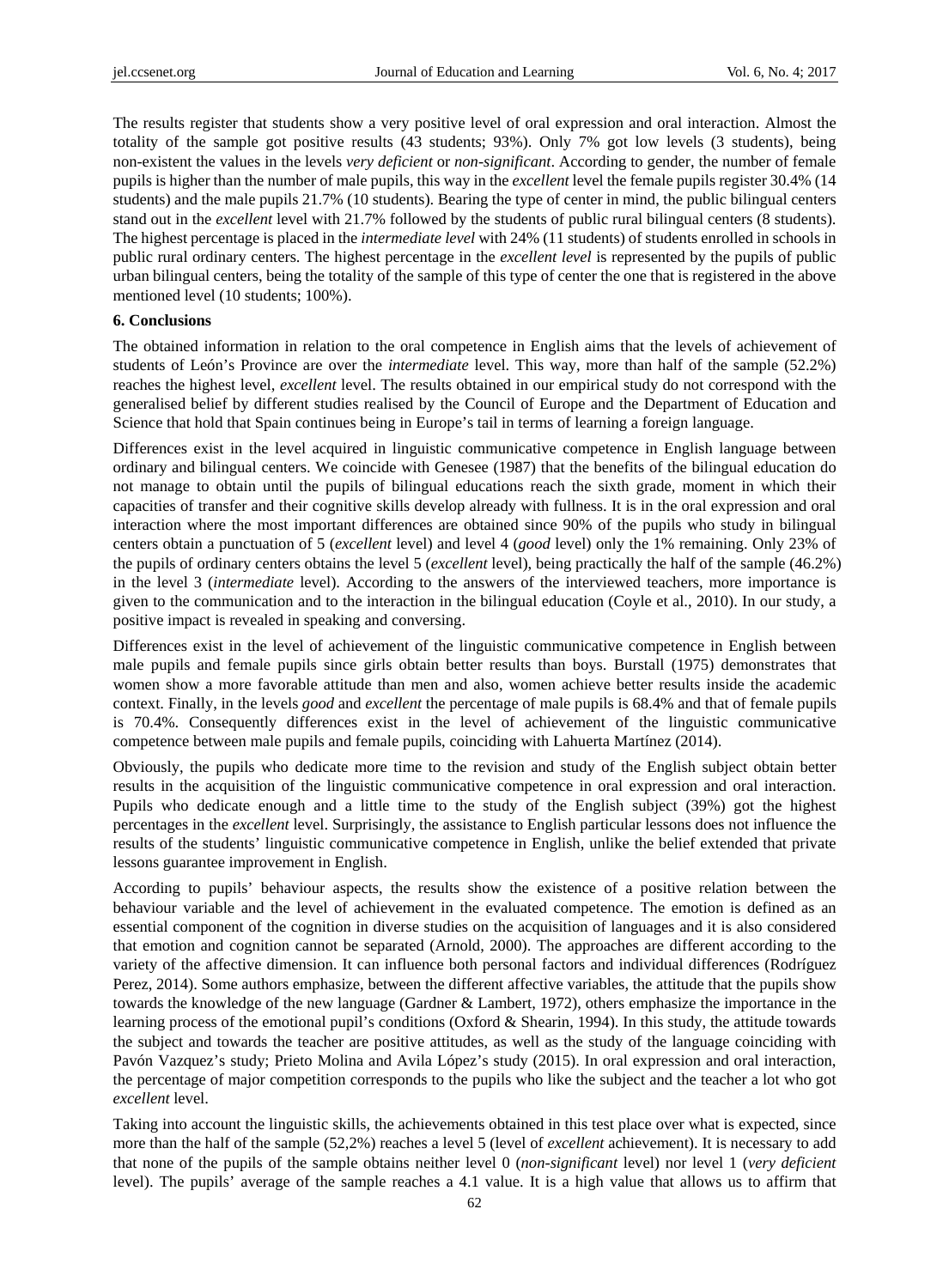students, in a high percentage, dominate the linguistic oral skill. On the other hand, the distribution of partial qualifications (*interaction*, *organization* and *coherence*, *rhythm*, *intonation* and *pronunciation*, *fluency*, *grammar* and *vocabulary*) indicate that the pupils reach the highest average in the cognitive sub dimension that includes the *rhythm*, the *intonation* and the *pronunciation* followed of *organization* and *coherence*. The results improve lightly in the sub dimensions of *fluency* and of *interaction*.

As discussion, we indicate the confirmation of positive aspects as the attitude towards the language and the level acquired in all kinds of studied schools, as well as the positive influence of the bilingualism in the learning of the English language, besides a good global general competence detected. Other aspects that are also confirmed are the best competence of the female pupils and the preeminence of the public urban schools. Contrary to the awaited result, attending private English lessons once or twice per week does not improve the oral competence.

Though the sample is wide, we consider that extending the national study might change some of the conclusions, but globally the study's results would be very similar to the obtained ones.

## **References**

- Arnal, J., Del Rincón, D., & Latorre, A. (1992). *Investigación educativa. Fundamentos y metodología*. Barcelona: Labor.
- Arnold, J. (2000). *La dimensión afectiva en el aprendizaje de idiomas*. Madrid: Cambridge University Press.
- Aymerich, C. (1971). *Pedagogía de la expresión*. Ciudad Real: Ñaque Editora, 2001.
- Bisquerra, R. (1989). *Métodos de investigación educativa*. Guía práctica, Madrid Ceac.
- Buendía Eisman, L., Colás Bravo, Mª. P., & Hernández Pina, F. (1998). *Métodos de investigación en psicopedagogía*. Madrid: McGraw-Hill.
- Burstall, C. (1975). Primary French in the balance. *Educalional Research*, *17*, 193-198. https://doi.org/10.1080/0013188750170304
- Canale, M., & Swain, M. (1980, versión en español de 1996). *Fundamentos teóricos de los enfoques comunicativos, en Signos, 17 y 18*.
- Cañas, J. (2000). *Hablemos juntos*. Barcelona: Octaedro.
- Chomsky. (1965, ed. española 1997). *Aspectos de la teoría de la sintaxis*. Barcelona: Gedisa.
- Chomsky, N. (1957). *Syntactic structures. La haya: Mounton* (Trad. Cast. Estructuras sintácticas). México: Siglo XXI, 1974.
- Colás Bravo, Mª. P., Buendía Eisman, L., & Hernández Pina, F. (2009). *Competencias científicas para la realización de una tesis doctoral: Guía metodológica de elaboración y presentación*. Barcelona: Editorial Davinci.
- Comisión Europea. (2004). *Competencias clave para un aprendizaje a lo largo de la vida. Un marco de referencia europeo*. Puesta en práctica del programa de trabajo "Educación y Formación 2010", Grupo de trabajo B "Competencias Clave", Noviembre.
- Comité Económico y Social Europeo. (2006). *Dictamen del Comité Económico y Social Europeo sobre la «Propuesta de Recomendación del Parlamento Europeo y del Consejo sobre las competencias clave para el aprendizaje permanente»*. Diario Oficial de la Unión Europea.
- Consejo de Europa. (2002). *Marco Común Europeo de Referencia para las Lenguas: Aprendizaje, enseñanza, evaluación*. Madrid: Ministerio de Educación, Cultura y Deporte, Instituto Cervantes y Editorial Anaya.
- Corominas, E. (2006). Percepciones del profesorado ante la incorporación de las competencias genéricas en la formación universitaria. *Revista de Educación*, *341*, 301-336.
- Coyle, D., Hood, P., & Marsh, D. (2010). *CLIL: Content and Language Integrated Learning*. Cambridge: CUP.
- Creswell, J. (2002). *Educational Research: Planning, conducting, and evaluating quantitative research*. Ohio, Merrill Prentice Hall.
- Díaz, A. (2006). El enfoque de competencias en la educación. Una alternativa o un cambio de disfraz? *Perfiles Educativos*, *XXVIII*(111), 7-36.
- Fernández-Salinero, C. (2006). Las competencias en el marco de la convergencia europea: Un nuevo concepto para el diseño de programas educativos. *Encounters on Education*, *7*, 131-153. https://doi.org/10.15572/enco2006.07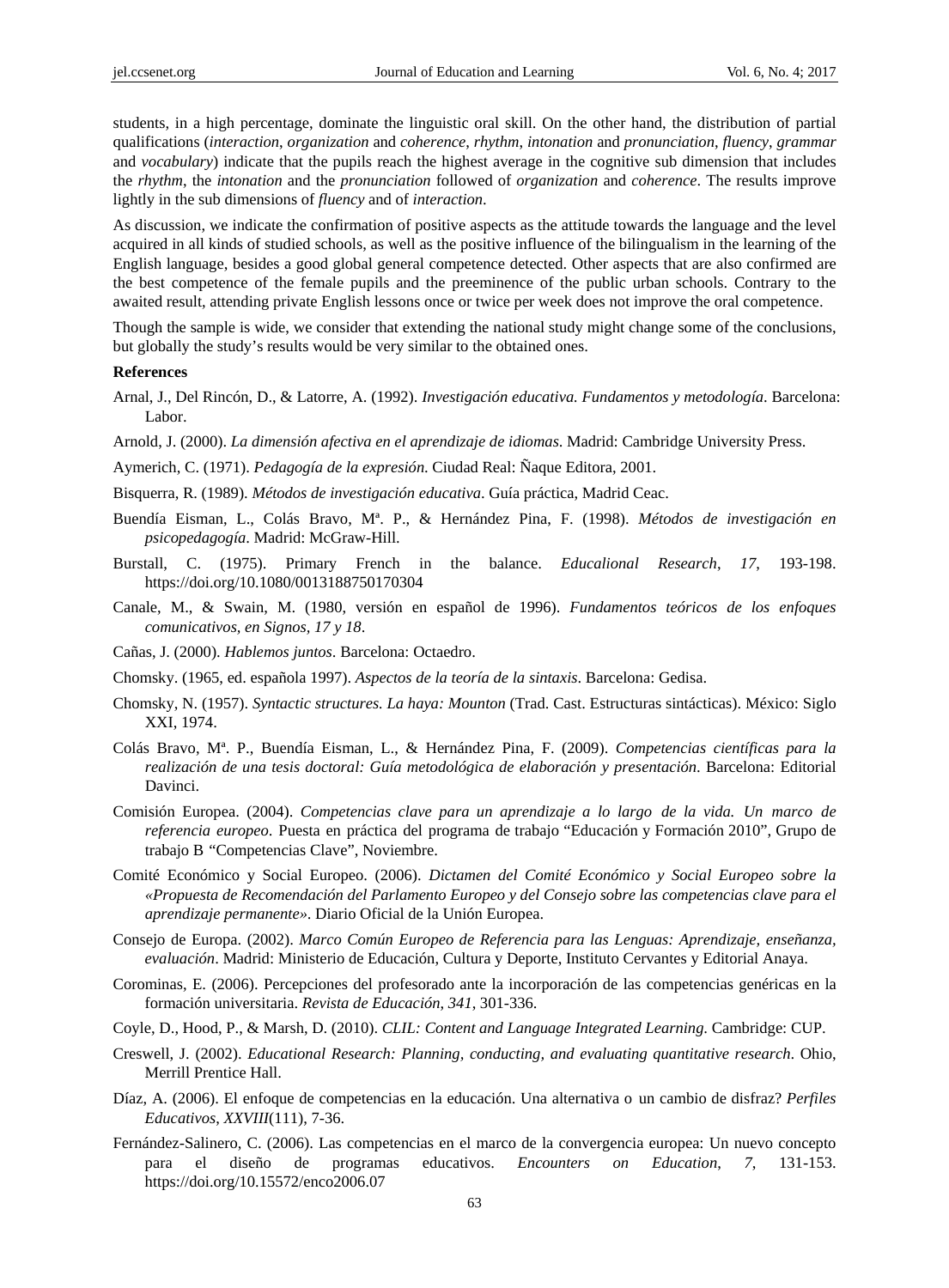- García Doval, F., Guillén, C., González Piñeiro, M., González Porto, J., Serna, I., & Vez, J. M. (2004). Marco y Portafolio: Porta linguarum para los europeos. In *Porta Linguarum. Revista Internacional de Didáctica de las Lenguas Extranjeras* (No. 2, pp. 69-92).
- Gardner, R. C., & Lambert, W. E. (1972). *Attitudes and Motivation in Second-Language Learning*. Rowley: Newbury House Publishers.
- Genesee, F. (1987). *Learning through Two Languages: Studies of Immersion and Bilingual Education*. Rowley, MA: Newbury House.
- Hernández Pina et al. (2008). *El proceso de investigación y el análisis de datos en Ciencias Sociales*. Murcia: DM.
- Hymes, D. (1971). Foundations in sociolinguistics: An ethnographic approach (Reprinted in 2001 by Routledge). *International Journal of Cross Cultural Management*, *6*.
- Lahuerta Martínez, A. C. (2014). *Analysis of the Effect of Content Familiarity and Gender on English as a Foreign Language Reading Comprehension by Spanish University Students Porta Linguarum: Revista internacional de didáctica de las lenguas extranjeras* (No. 21, pp. 69-84).
- Latorre, A., Rincón, D. D., & Arnal, J. (2005). *Bases Metodológicas de la Investigación Educativa*. Experiencia S. L., Barcelona.
- *Ley Orgánica de Educación (LOE)*. (2006). de 3 de mayo, B.O.E. del 4 de mayo de 2006.
- *Ley Orgánica para la Mejora de la Calidad Educativa (LOMCE)*. (2013). de 9 de diciembre, B.O.E. nº 295 de 10 de diciembre de 2013.
- López Valero, A., & Encabo, E. (2001). *Mejorar la comunicación en niños y adolescentes*. Madrid: Pirámide.

*Ministerio de Educación Y Ciencia*. (2006). Currículo y competencias básicas.

- Monfort, M. (1995). *Enseñar a hablar. IV Simposio de Logopedia*. Madrid: CEPE.
- Murillo, F. J., Martínez-Garrido, C., & Hidalgo, N. (2014). Incidencia de la forma de evaluar los docentes de Educación Primaria en el rendimiento de los estudiantes en España. *Estudios sobre Educación*, *27*, 91-113. https://doi.org/10.15581/004.27.91-113
- Nikeva, D. G., & Cortina Pérez, B. (2014). *La producción científica actual en Didáctica de la Lengua y la Literatura en revistas españolas* (pp. 281-299).
- Noguera, J. (2004). *Las competencias básicas*. Retrieved from http://www.redescepalcala.org/inspector/DOCUMENTOS%20Y%20LIBROS/COMPETENCIAS/LAS%20 COMPETENCIAS%20BASICAS%20-%20NOGUERA.pdf
- OCDE. (2002). Proyecto DeSeCo: Définitions et sélection des compétences. In *Fondements théoriques et conceptuels, Document de strategie*.
- OCDE. (2003). La definición y selección de competencias clave. In *Resumen ejecutivo*.
- Oxford, R., & Sherin, J. (1994). Language Learning Motivation: Expanding the Theoretical Framework. *The Modern Language Journal*, *78*, 12-28. https://doi.org/10.1111/j.1540-4781.1994.tb02011.x
- Palou, J., & Bosch, C. (coord.). (2005). *La lengua oral en la escuela: 10 experiencias didácticas*. Barcelona: Graó.
- Pavón Vazquez, V., Prieto Molina, M., & Ávila López, F. J. (2015). *Perceptions of Teachers and Students of the Promotion of Interaction Through Task-Based Activities in CLIL* (pp. 75-91).
- Pérez Esteve, P. (2008). La comprensión lectora y la competencia en comunicación lingüística en el nuevo marco curricular: Algunas claves para su desarrollo. *CEE Participación Educativa*, 41-56.
- Perrenoud, P. H. (2012). *Cuando la escuela pretende preparar para la vida. Desarrollar competencias o enseñar otros saberes*? Barcelona: Graó.
- Piaget, J. (1983a). A propósito del núcleo fijo y de su innatismo: "Observaciones introductorias". In M. Piatelli-Palmarini (org. y recop.), *Teorías del lenguaje. Teorías del aprendizaje* (pp. 89-94). Barcelona: Crítica.
- Piaget, J. (1983b). Esquemas de acción y aprendizaje del lenguaje. In M. Piatelli-Palmarini (org. y recop.), *Teorías del lenguaje. Teorías del aprendizaje* (pp. 210-214). Barcelona: Crítica.
- Pinker, S. (2003). *El instinto del lenguaje*. Madrid: Alianza Editorial.